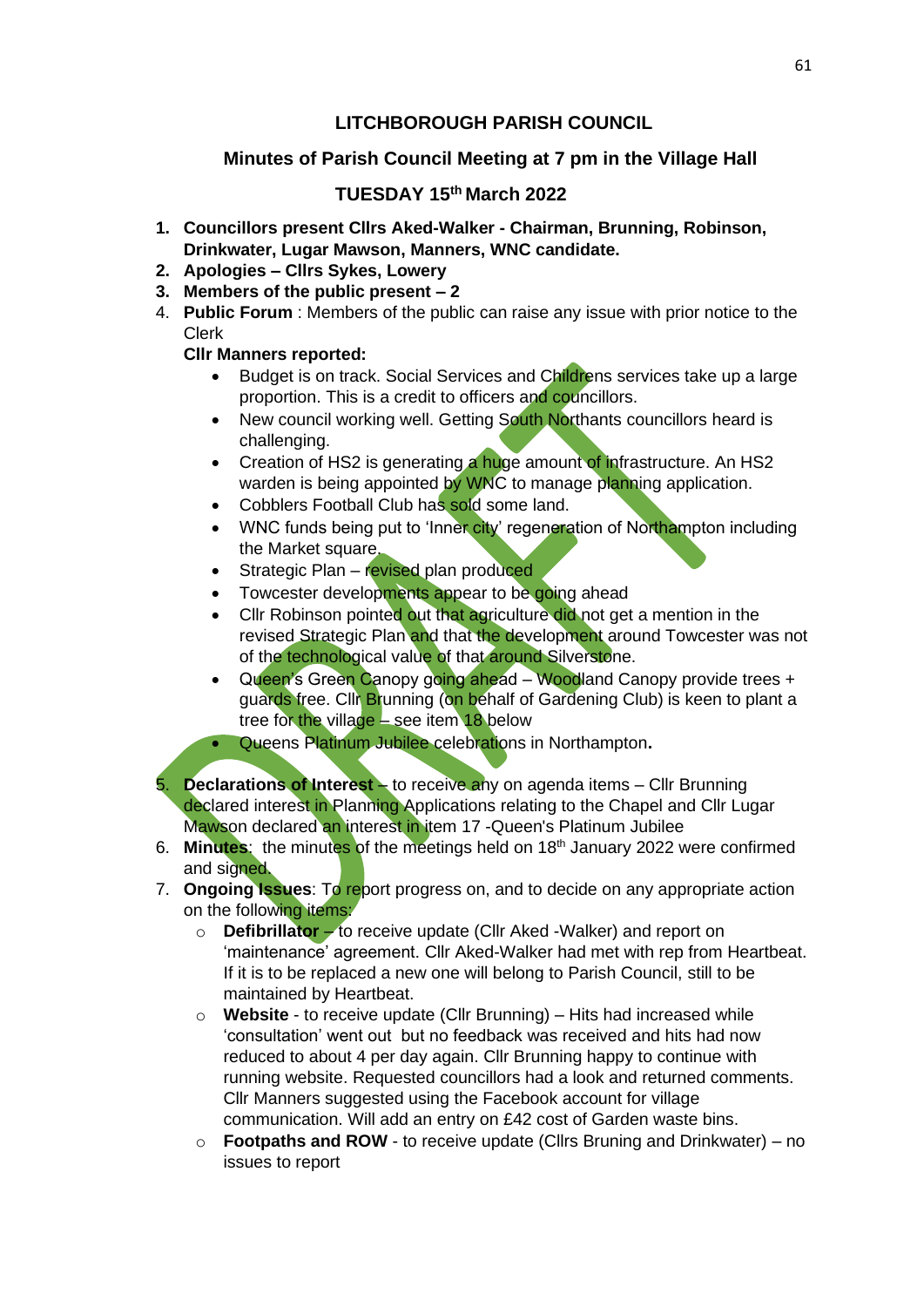- o **Snow and Tree Warden** to receive update ( Cllr Robinson) no issues on snow, Attended Tree Policy and Strategy Group of WNC meeting.
- o **Youth Club** to receive update (Cllr Aked-Walker) running well. Groups being well attended. £117 left in grant. New applications for grants will have to be made by an individual organisation.

Clerk reported that request for payment of WNC grant has been submitted and £2000 has subsequently awarded. (Balance of £117.44 remaining) Council to discuss from April 2022 Youth Club must apply in its own right and have own bank account.

The Youth Club can apply for another grant when the Community Fund Grants reopen in April / May 2022.

Town and Parish Councils are no longer eligible to apply for these grants under the Council's Community Funding Grant Policy. The Youth Club would need to be an eligible organisation or exist in its own right with a UK bank account in order to apply.

The Council agreed that the Youth Club must not fold and that as a cost for the Youth Club was included in the budget it should continue at least for the forth-coming year. Cllr Aked-Walker will speak to representative from CYPN to suggest they apply for the grant.

#### 8. **Council to consider :**

- I. The condition of the Telephone Box not in good condition. A Quote for washing and repainting for £378 from RG Home Maintenance had been obtained by Cllr Aked-Walker. The Council agreed to accept this and Cllr Aked – Walker will speak to the contractor.
- II. The condition of the War Memorial deteriorating rapidly. Requires repointing to steps and plinth and repair mortar. Some cleaning. Cost £1320 ex VAT. Cllr Lugar-Mawson stated that grants for repairs to war memorials are available. Agreed for this to go on the next agenda.

**Offer of Litter picking equipment from Andra Leadsom MP prior to Queen's** Platinum Jubilee – Cllr Brunning stated there are volunteers willing to carry out the task. **Clerk** to apply for equipment. Cllr Brunning will co-ordinate litter pick.

### **10. Bank Reconciliation**

| Total                              | £23923.22 |
|------------------------------------|-----------|
| Cambridge Building Soc savings A/C | £1011.40  |
| Balance of at 8.3.22               | £22911.82 |
| Less O/S cheques                   | £1389.60  |
| Nat West Balance at bf 18.1.22     | £24301.42 |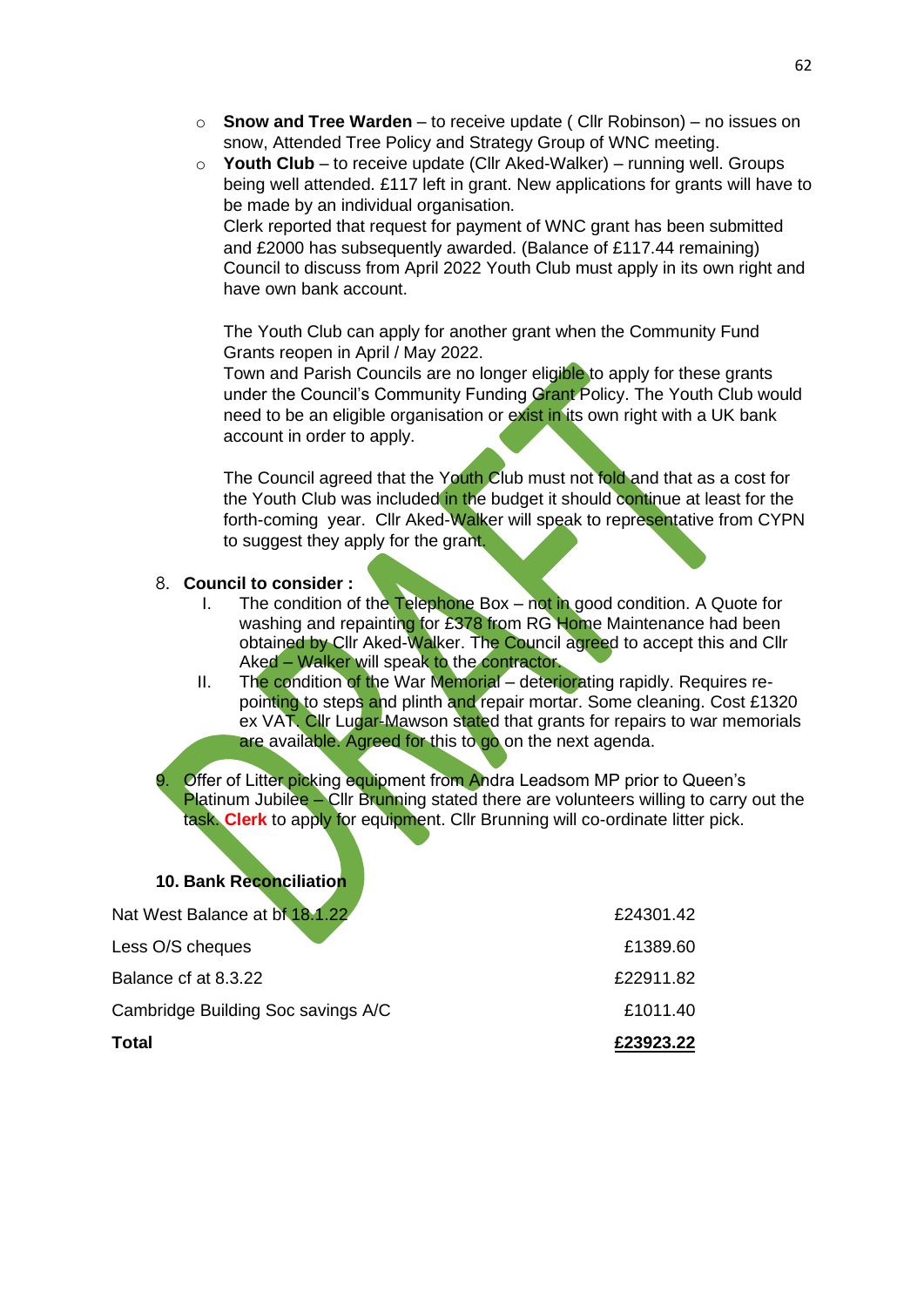#### 11. **Approved payment accounts**:

| Payee                                     | <b>Net</b> | <b>VAT</b> | Total £ | <b>Cha No</b> |
|-------------------------------------------|------------|------------|---------|---------------|
| 1PCS - hosting of domain name & email Jan | 20.00      | 4.00       | 24.00   | DD.           |
| 1PCS - hosting of domain name & email Feb | 20.00      | 4.00       | 24.00   | <b>DD</b>     |
| CYPN - Youth Sessions inv 1357            | 333.34     | 66.66      | 400.00  | 1013          |
| Marcus Young – dog bins (annual bill)     | 468.00     | 93.60      | 561.60  | 1014          |
| V Hartley – Salary for Feb & Mar          | 380.00     |            | 380.00  | 1015          |

- 12. **Interim Audit conducted and report circulated** Clerk and Cllr Lowery to arrange Internal Control check – this item to be resolved.
- **13. - Planning Applications and updates –** Planning Register Applications for consultation –

**WNS/2022/0335/LBC and WNS/2022/0334/FUL** – Red Lion - PC was unanimous in agreement and willing to support the application particularly if it helps the pub to remain in business. **Clerk** to submit response to WNC.

#### **WNS/2021/1263/FUL**

**Baptist Church Towcester Road –** Toilet Plan now included. Owner of Chaple Close has to be informed – no action to be taken as PC has made comments already

- 14. **Northants CALC Asset Mapping Project (AMP) – Clerk and Cllr Lugar-Mawson have attended briefing session. Clerk has signed up to Parish On-Line. NCALC has confirmed a grant of £224.66 has been allocated to Litchborough Parish Council - to liaise**
- 15. **Other matters for report only:** To discuss issues arising too late for the agenda. No decisions can be taken.
- 16. **To receive and action where necessary the following CORRESPONDENCE Various updates circulated** including Save Towcester Now Campaign [https://www.nnjournal.co.uk/p/these-developments-are-the-most](https://www.nnjournal.co.uk/p/these-developments-are-the-most-significant?r=4b31o&utm_campaign=post&utm_medium=email)[significant?r=4b31o&utm\\_campaign=post&utm\\_medium=email](https://www.nnjournal.co.uk/p/these-developments-are-the-most-significant?r=4b31o&utm_campaign=post&utm_medium=email)
- 17. **Queen's Platinum Jubilee** Cllr Lugar -Mawson to note details regarding commemorative coins – 50 coins costing £282 including VAT. Council agreed for Cllr Lugar-Mawson for make order. To be paid at the next meeting
- **18. To receive any items for next Parish Council agenda** Cllr Brunning reported that Gardening Club are keen to replant roses on either side of path to the War Memorial. Parish Council agreed to this and could pay for plants. Will also look into a tree for the Queen's canopy and where to plant it.
- **19. Date next Full Council meeting (Annual Meeting) May 17th 2022, 7.00pm**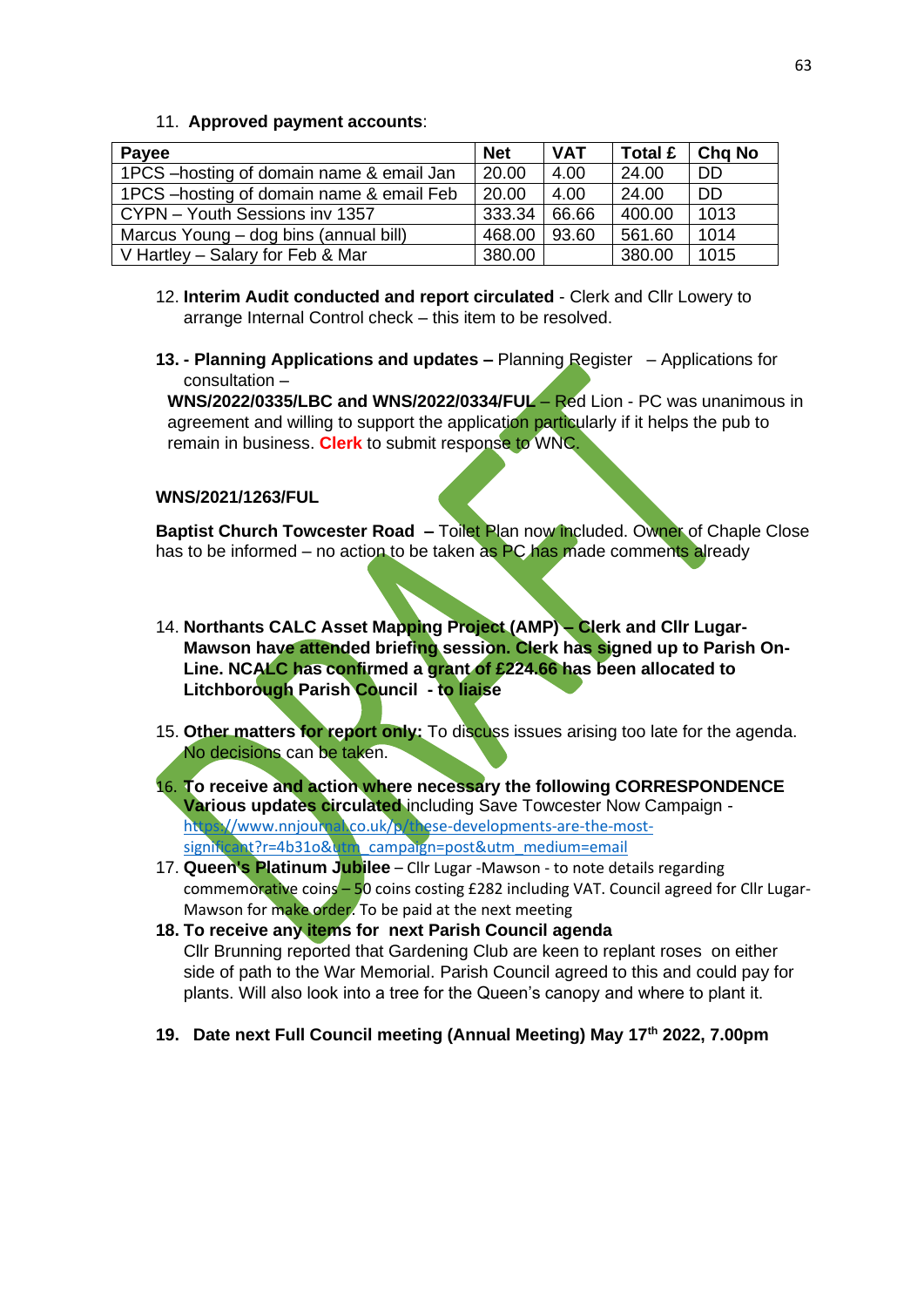| <b>Application Number</b> | Location                                                                                    | Proposal                                                                                                                                                                                                                                                                                                                | Received   | <b>Status</b>                                    |
|---------------------------|---------------------------------------------------------------------------------------------|-------------------------------------------------------------------------------------------------------------------------------------------------------------------------------------------------------------------------------------------------------------------------------------------------------------------------|------------|--------------------------------------------------|
| WNS/2022/0406/TCA         | 19 Prew Cottage<br>Towcester Road,<br>Litchborough,<br>Northamptonshire,<br><b>NN12 8JA</b> | Birch T1 - Reduce crown<br>by 20% - 3m and reshape<br>crown to provide more<br>light to garden                                                                                                                                                                                                                          | 28/02/2022 | $4 -$<br>Consultations<br>Despatched<br>$(1-10)$ |
| <u>WNS/2022/0408/TCA</u>  | 21 Limebank<br>Banbury Road,<br>Litchborough,<br>Northamptonshire,<br><b>NN12 8JF</b>       | Remove 2 x Eucalyptus<br>trees, 1 laurel, 1 blue<br>spruce, 1 cypress, 1<br>viburnum bush, 1 yew<br>bush and 1 escallonia, an<br>elder and buddlea and a<br>second Yew bush.                                                                                                                                            | 28/02/2022 | $4 -$<br>Consultations<br>Despatched<br>$(1-10)$ |
| <u>WNS/2022/0307/AGD</u>  | <b>Foxley Lodge Foxley</b><br>Road Foxley NN12<br>8HP                                       | Determination as to<br>whether prior approval is<br>required (under Class A of<br>Part 6 of the above Order).<br>for the A new building for<br>hay and straw store in<br>respect of the siting,<br>design and external<br>appearance of the building                                                                    | 17/02/2022 | $4 -$<br>Consultations<br>Despatched<br>$(1-10)$ |
| WNS/2022/0335/LBC         | The Old Red Lion 4<br><b>Banbury Road</b><br>Litchborough NN12<br>8JF                       | Listed building consent for<br>change of use and<br>extension of an attached<br>outbuilding to a one<br>bedroom dwelling, new<br>one bedroom attached<br>dwelling to the west gable<br>of the existing outbuilding,<br>further works including<br>the provision of car<br>parking and removal of<br>kitchen portacabins | 17/02/2022 | $4 -$<br>Consultations<br>Despatched<br>$(1-10)$ |
| <u>WNS/2022/0334/FUL</u>  | Old Red Lion 4<br><b>Banbury Road</b><br>Litchborough NN12<br>8JF                           | Change of use and<br>extension of an attached<br>outbuilding to a one<br>bedroom dwelling, new<br>one bedroom attached<br>dwelling to the west gable                                                                                                                                                                    | 17/02/2022 | 4 -<br>Consultations<br>Despatched<br>$(1-10)$   |